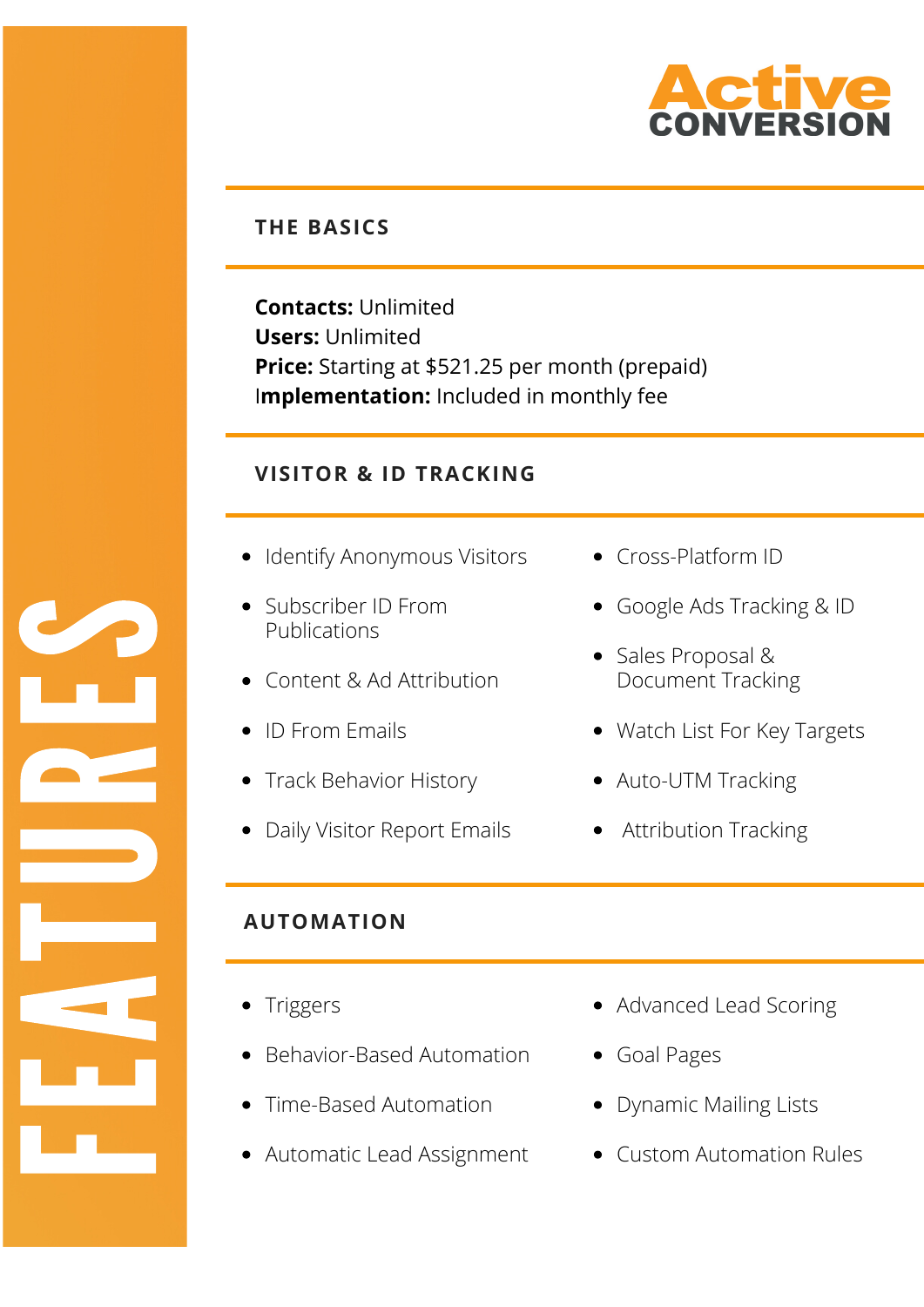

### **FORMS**

- Drag & Drop Form Builder
- Dynamic Forms
- Use CSS To Match Your Site
- Custom Fields
- Custom Call-To-Actions
- Auto-Complete
- Double Opt In (On Request)
- One-Time Forms For Gated Content
- Form Analytics
- Third-Party Forms Supported
- Google reCAPTCHA
- Auto-Responders
- Email Notifications

## **EMAIL**

- Drag & Drop Email Designer
- Responsive Templates
- After-Click Tracking
- Drip Campaigns
- Personalization

**Francis** 

**Expertise** 

A

<u>The Co</u>

United States

**RE** 

E

S

- **LANDING PAGES**
- Drag & Drop Designer
- Responsive Templates
- Plain-Text Emails
- Attachment Tracking
- Email Plug-In
- Trade Show Nurturing
- Mass Marketing Campaigns

- Integrated Forms
- Direct Publishing